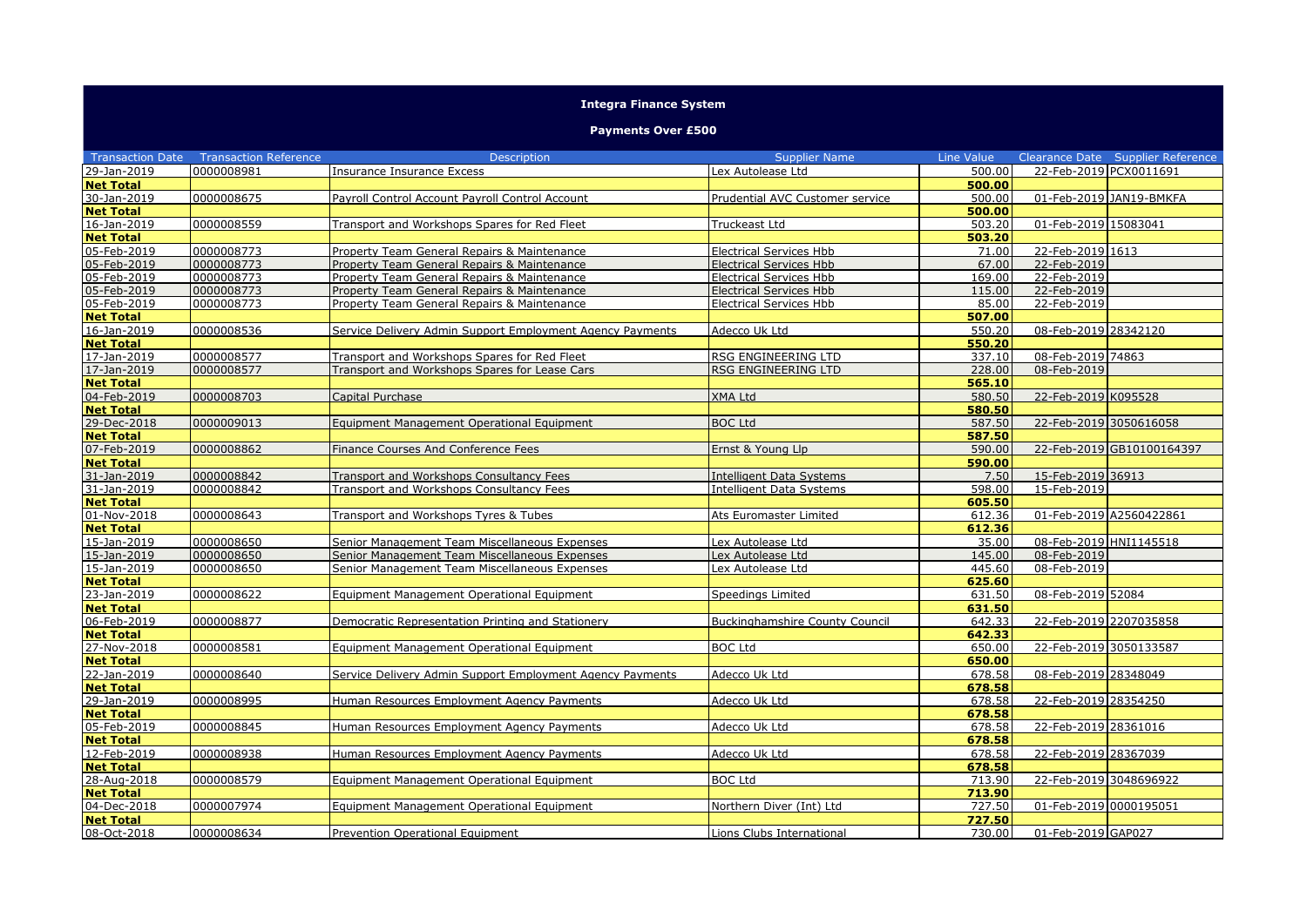| <b>Net Total</b>           |            |                                                            |                                               | 730.00 |                       |  |
|----------------------------|------------|------------------------------------------------------------|-----------------------------------------------|--------|-----------------------|--|
| 28-Jan-2019                | 0000008638 | Property Team General Repairs & Maintenance                | <b>Tencer Limited</b>                         | 777.80 | 08-Feb-2019 112303    |  |
| <b>Net Total</b>           |            |                                                            |                                               | 777.80 |                       |  |
| 22-Jan-2019                | 0000008628 | Human Resources Employment Agency Payments                 | Adecco Uk Ltd                                 | 784.04 | 08-Feb-2019 28348050  |  |
| <b>Net Total</b>           |            |                                                            |                                               | 784.04 |                       |  |
| 16-Jan-2019                | 0000008560 | <b>Equipment Management Uniforms</b>                       | Giffard Newton                                | 74.85  | 08-Feb-2019 2047596   |  |
| 16-Jan-2019                | 0000008560 | Equipment Management Uniforms                              | <b>Giffard Newton</b>                         | 35.95  | 08-Feb-2019           |  |
| 16-Jan-2019                | 0000008560 | <b>Equipment Management Uniforms</b>                       | Giffard Newton                                | 69.90  | 08-Feb-2019           |  |
| 16-Jan-2019                | 0000008560 | <b>Equipment Management Uniforms</b>                       | <b>Giffard Newton</b>                         | 139.80 | 08-Feb-2019           |  |
| 16-Jan-2019                | 0000008560 | <b>Equipment Management Uniforms</b>                       | Giffard Newton                                | 149.70 | 08-Feb-2019           |  |
| 16-Jan-2019                | 0000008560 | <b>Equipment Management Uniforms</b>                       | Giffard Newton                                | 49.90  | 08-Feb-2019           |  |
| <b>Net Total</b>           |            |                                                            |                                               | 520.10 |                       |  |
| 24-Jan-2019                | 0000008696 | Water Hydrants New Fire Hydrants                           | <b>Affinity Water-Hydrants</b>                | 787.00 | 08-Feb-2019 101129169 |  |
| <b>Net Total</b>           |            |                                                            |                                               | 787.00 |                       |  |
| 15-Feb-2019                | 0000008951 | Property Team General Repairs & Maintenance                | <b>Tencer Limited</b>                         | 791.82 | 22-Feb-2019 112746    |  |
| <b>Net Total</b>           |            |                                                            |                                               | 791.82 |                       |  |
| 28-Jan-2019                | 0000008753 | Property Team General Repairs & Maintenance                | <b>Brinnick Locksmiths &amp; Security Ltd</b> | 109.00 | 15-Feb-2019 28967     |  |
| 28-Jan-2019                | 0000008753 | Property Team General Repairs & Maintenance                | Brinnick Locksmiths & Security Ltd            | 320.00 | 15-Feb-2019           |  |
| 28-Jan-2019                | 0000008753 | Property Team General Repairs & Maintenance                | Brinnick Locksmiths & Security Ltd            | 255.00 | 15-Feb-2019           |  |
| <b>Net Total</b>           |            |                                                            |                                               | 684.00 |                       |  |
| 30-Jan-2019                | 0000008672 | Amersham Fire Station Plan Preventative Maintenance        | P French                                      | 23.00  | 15-Feb-2019 02457     |  |
| 30-Jan-2019                | 0000008672 | Marlow Fire Station Plan Preventative Maintenance          | P French                                      | 52.00  | 15-Feb-2019           |  |
| 30-Jan-2019                | 0000008672 | Olney Fire Station Plan Preventative Maintenance           | P French                                      | 20.00  | 15-Feb-2019           |  |
| 30-Jan-2019                | 0000008672 | Haddenham Fire Station Plan Preventative Maintenance       | P French                                      | 52.00  | 15-Feb-2019           |  |
| 30-Jan-2019                | 0000008672 | Gerrards Cross Fire Station Plan Preventative Maintenance  | P French                                      | 23.00  | 15-Feb-2019           |  |
| 30-Jan-2019                | 0000008672 | Admin Buildings - HQ Plan Preventative Maintenance         | P French                                      | 80.00  | 15-Feb-2019           |  |
| 30-Jan-2019                | 0000008672 | Stokenchurch Fire Station Plan Preventative Maintenance    | P French                                      | 20.00  | 15-Feb-2019           |  |
| 30-Jan-2019                | 0000008672 | MK West Fire Station Plan Preventative Maintenance         | P French                                      | 80.00  | 15-Feb-2019           |  |
| 30-Jan-2019                | 0000008672 | MK West Fire Station Plan Preventative Maintenance         | P French                                      | 85.00  | 15-Feb-2019           |  |
| 30-Jan-2019                | 0000008672 | Buckingham Fire Station Plan Preventative Maintenance      | P French                                      | 25.00  | 15-Feb-2019           |  |
| 30-Jan-2019                | 0000008672 | Great Missenden Fire Station Plan Preventative Maintenance | P French                                      | 23.00  | 15-Feb-2019           |  |
| 30-Jan-2019                | 0000008672 | Admin Buildings - Unit 7 Plan Preventative Maintenance     | P French                                      | 25.00  | 15-Feb-2019           |  |
| 30-Jan-2019                | 0000008672 | Newport Pagnell Fire Station Plan Preventative Maintenance | P French                                      | 30.00  | 15-Feb-2019           |  |
| 30-Jan-2019                | 0000008672 | Princes Risborough Station Plan Preventative Maintenance   | P French                                      | 20.00  | 15-Feb-2019           |  |
| 30-Jan-2019                | 0000008672 | Waddesdon Fire Station Plan Preventative Maintenance       | P French                                      | 15.00  | 15-Feb-2019           |  |
|                            | 0000008672 | Brill Fire Station Plan Preventative Maintenance           | P French                                      | 15.00  | 15-Feb-2019           |  |
| 30-Jan-2019                | 0000008672 | High Wycombe Fire Station Plan Preventative Maintenance    | P French                                      | 80.00  | 15-Feb-2019           |  |
| 30-Jan-2019                | 0000008672 | Winslow Fire Station Plan Preventative Maintenance         | P French                                      | 20.00  | 15-Feb-2019           |  |
| 30-Jan-2019                | 0000008672 | Beaconsfield Fire Station Plan Preventative Maintenance    | P French                                      | 35.00  | 15-Feb-2019           |  |
| 30-Jan-2019<br>30-Jan-2019 | 0000008672 | Broughton Fire Station Plan Preventative Maintenance       | P French                                      | 52.00  | 15-Feb-2019           |  |
|                            | 0000008672 | Chesham Fire Station Plan Preventative Maintenance         | P French                                      | 25.00  | 15-Feb-2019           |  |
| <b>Net Total</b>           |            |                                                            |                                               | 800.00 |                       |  |
| 29-Jan-2019                | 0000008666 | Property Team General Repairs & Maintenance                | <b>Tencer Limited</b>                         | 808.50 | 08-Feb-2019 112355    |  |
| <b>Net Total</b>           |            |                                                            |                                               | 808.50 |                       |  |
| 05-Feb-2019                | 0000008994 | Property Team Plan Preventative Maintenance                | <b>Electrical Services Hbb</b>                | 850.00 | 22-Feb-2019 1607      |  |
| <b>Net Total</b>           |            |                                                            |                                               | 850.00 |                       |  |
| 30-Nov-2018                | 0000008744 | High Wycombe Fire Station Operational Equipment            | Fit-Tek                                       | 871.21 | 08-Feb-2019 3243-18   |  |
| <b>Net Total</b>           |            |                                                            |                                               | 871.21 |                       |  |
| 12-Feb-2019                | 0000008890 | Property Team General Repairs & Maintenance                | MK City Refurbishments Ltd                    | 900.00 | 15-Feb-2019 3050      |  |
| <b>Net Total</b>           |            |                                                            |                                               | 900.00 |                       |  |
| 05-Feb-2019                | 0000008782 | Property Team Plan Preventative Maintenance                | <b>Electrical Services Hbb</b>                | 911.00 | 22-Feb-2019 1603      |  |
| <b>Net Total</b>           |            |                                                            |                                               | 911.00 |                       |  |
| 10-Jan-2019                | 0000008465 | ICT Computer Hardware                                      | Koris Ltd                                     | 900.00 | 01-Feb-2019 715469    |  |
| 10-Jan-2019                | 0000008465 | <b>ICT Computer Hardware</b>                               | Koris Ltd                                     | 42.00  | 01-Feb-2019           |  |
| <b>Net Total</b>           |            |                                                            |                                               | 942.00 |                       |  |
| 28-Jan-2019                | 0000008658 | BA Compressor Safety Event Operational Equipment           | Bureau Veritas Uk Ltd                         | 950.00 | 22-Feb-2019 19000964  |  |
| <b>Net Total</b>           |            |                                                            |                                               | 950.00 |                       |  |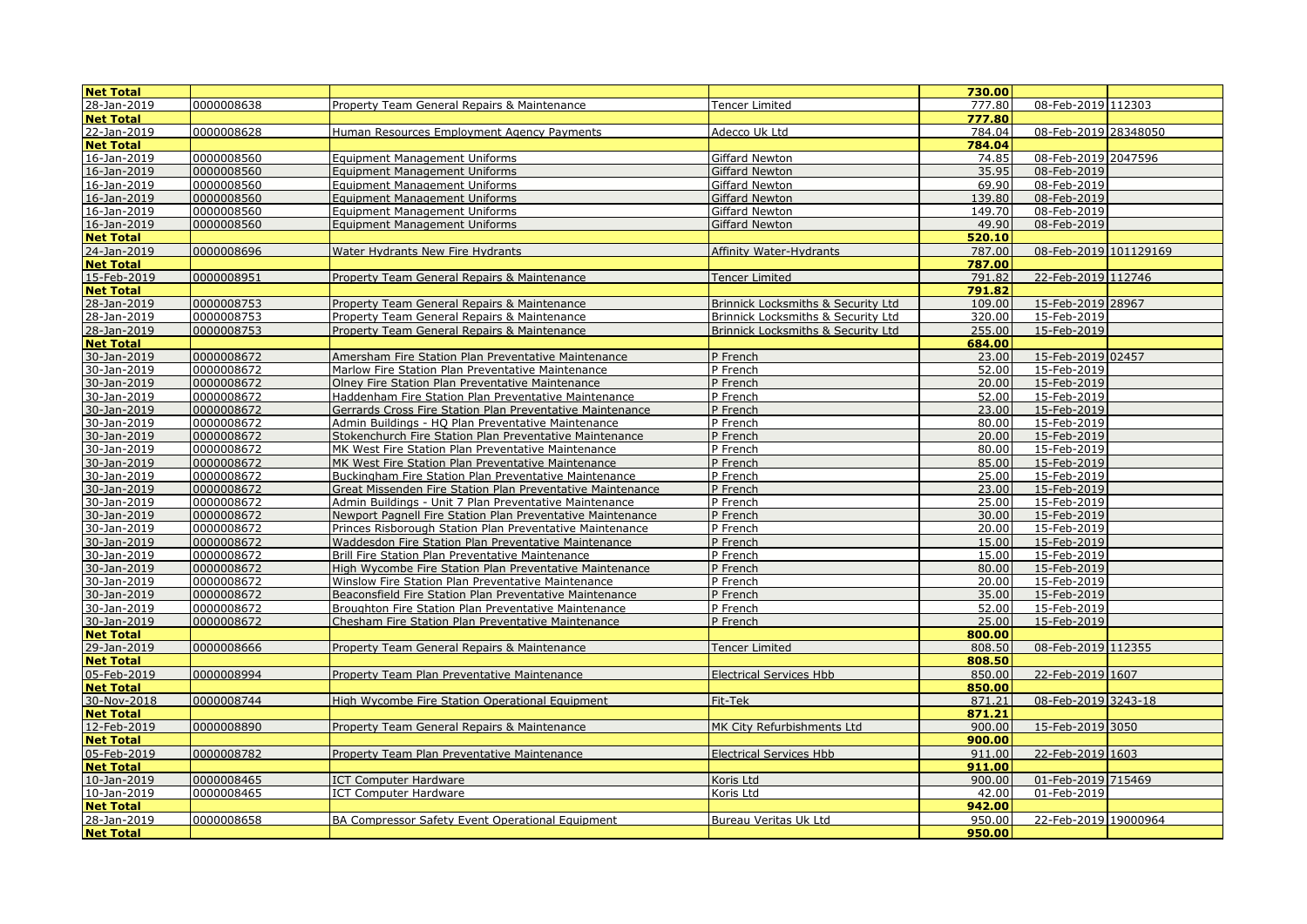| 25-Jan-2019      | 0000008632 | Princes Risborough Station Plan Preventative Maintenance   | <b>Intergrated Water Services Ltd</b>   | 32.01    |                        | 08-Feb-2019 CD200118465 |
|------------------|------------|------------------------------------------------------------|-----------------------------------------|----------|------------------------|-------------------------|
| 25-Jan-2019      | 0000008632 | Admin Buildings - Unit 7 Plan Preventative Maintenance     | Intergrated Water Services Ltd          | 23.40    | 08-Feb-2019            |                         |
| 25-Jan-2019      | 0000008632 | Haddenham Fire Station Plan Preventative Maintenance       | <b>Intergrated Water Services Ltd</b>   | 48.46    | 08-Feb-2019            |                         |
| 25-Jan-2019      | 0000008632 | Marlow Fire Station Plan Preventative Maintenance          | <b>Intergrated Water Services Ltd</b>   | 43.65    | 08-Feb-2019            |                         |
| 25-Jan-2019      | 0000008632 | Gerrards Cross Fire Station Plan Preventative Maintenance  | <b>Intergrated Water Services Ltd</b>   | 96.22    | 08-Feb-2019            |                         |
| 25-Jan-2019      | 0000008632 | Brill Fire Station Plan Preventative Maintenance           | <b>Intergrated Water Services Ltd</b>   | 32.01    | 08-Feb-2019            |                         |
| 25-Jan-2019      | 0000008632 | Stokenchurch Fire Station Plan Preventative Maintenance    | <b>Intergrated Water Services Ltd</b>   | 21.34    | 08-Feb-2019            |                         |
| 25-Jan-2019      | 0000008632 | Broughton Fire Station Plan Preventative Maintenance       | <b>Intergrated Water Services Ltd</b>   | 98.28    | 08-Feb-2019            |                         |
| 25-Jan-2019      | 0000008632 | Olney Fire Station Plan Preventative Maintenance           | <b>Intergrated Water Services Ltd</b>   | 24.47    | 08-Feb-2019            |                         |
| 25-Jan-2019      | 0000008632 | Buckingham Fire Station Plan Preventative Maintenance      | <b>Intergrated Water Services Ltd</b>   | 93.58    | 08-Feb-2019            |                         |
| 25-Jan-2019      | 0000008632 | MK West Fire Station Plan Preventative Maintenance         | Intergrated Water Services Ltd          | 105.62   | 08-Feb-2019            |                         |
| 25-Jan-2019      | 0000008632 | MK West Fire Station Plan Preventative Maintenance         | <b>Intergrated Water Services Ltd</b>   | 38.28    | 08-Feb-2019            |                         |
| 25-Jan-2019      | 0000008632 | Chesham Fire Station Plan Preventative Maintenance         | <b>Intergrated Water Services Ltd</b>   | 33.58    | 08-Feb-2019            |                         |
| 25-Jan-2019      | 0000008632 | Great Missenden Fire Station Plan Preventative Maintenance | <b>Intergrated Water Services Ltd</b>   | 22.90    | 08-Feb-2019            |                         |
| 25-Jan-2019      | 0000008632 | High Wycombe Fire Station Plan Preventative Maintenance    | <b>Intergrated Water Services Ltd</b>   | 53.16    | 08-Feb-2019            |                         |
| 25-Jan-2019      | 0000008632 | Winslow Fire Station Plan Preventative Maintenance         | <b>Intergrated Water Services Ltd</b>   | 32.01    | 08-Feb-2019            |                         |
| 25-Jan-2019      | 0000008632 | Admin Buildings - HQ Plan Preventative Maintenance         | <b>Intergrated Water Services Ltd</b>   | 111.47   | 08-Feb-2019            |                         |
| 25-Jan-2019      | 0000008632 | Newport Pagnell Fire Station Plan Preventative Maintenance | <b>Intergrated Water Services Ltd</b>   | 33.58    | 08-Feb-2019            |                         |
| 25-Jan-2019      | 0000008632 | Amersham Fire Station Plan Preventative Maintenance        | Intergrated Water Services Ltd          | 28.15    | 08-Feb-2019            |                         |
| 25-Jan-2019      | 0000008632 | Waddesdon Fire Station Plan Preventative Maintenance       | <b>Intergrated Water Services Ltd</b>   | 22.90    | 08-Feb-2019            |                         |
| <b>Net Total</b> |            |                                                            |                                         | 995.07   |                        |                         |
| 07-Feb-2019      | 0000008921 | Corporate Management External Audit Fees                   | One Time Vendors                        | 1,000.00 | 22-Feb-2019 3739845    |                         |
| <b>Net Total</b> |            |                                                            |                                         | 1,000.00 |                        |                         |
| 30-Jan-2019      | 0000008684 | <b>Operational Training Operational Equipment</b>          | Ruth Lee Ltd                            | 234.40   | 22-Feb-2019 17734      |                         |
| 30-Jan-2019      | 0000008684 | <b>Operational Training Operational Equipment</b>          | Ruth Lee Ltd                            | 768.00   | 22-Feb-2019            |                         |
| <b>Net Total</b> |            |                                                            |                                         | 1,002.40 |                        |                         |
| 24-Jan-2019      | 0000008849 | Amersham Fire Station Furniture                            | One Time Vendors                        | 388.00   | 15-Feb-2019 2847       |                         |
| 24-Jan-2019      | 0000008849 | Beaconsfield Fire Station Furniture                        | One Time Vendors                        | 679.00   | 15-Feb-2019            |                         |
| <b>Net Total</b> |            |                                                            |                                         | 1,067.00 |                        |                         |
| 20-Dec-2018      | 0000008241 | Equipment Management Operational Equipment                 | Northern Diver (Int) Ltd                | 1,087.50 | 01-Feb-2019 0000195520 |                         |
| <b>Net Total</b> |            |                                                            |                                         | 1,087.50 |                        |                         |
| 08-Jan-2019      | 0000008452 | Water Hydrants Hydrant Materials                           | Kluber Lubrication Gb Ltd               | 652.80   | 01-Feb-2019 410031788  |                         |
| 08-Jan-2019      | 0000008452 | Water Hydrants Hydrant Materials                           | Kluber Lubrication Gb Ltd               | 429.60   | 01-Feb-2019            |                         |
| 08-Jan-2019      | 0000008452 | Water Hydrants Hydrant Materials                           | Kluber Lubrication Gb Ltd               | 12.50    | 01-Feb-2019            |                         |
| <b>Net Total</b> |            |                                                            |                                         | 1,094.90 |                        |                         |
| 05-Feb-2019      | 0000008883 | Marlow Fire Station Electricity                            | <b>Scottish Power</b>                   | 1,106.09 | 22-Feb-2019 106062810  |                         |
| <b>Net Total</b> |            |                                                            |                                         | 1,106.09 |                        |                         |
| 28-Jan-2019      | 0000008637 | Property Team General Repairs & Maintenance                | Tencer Limited                          | 1,129.20 | 08-Feb-2019 112304     |                         |
| <b>Net Total</b> |            |                                                            |                                         | 1,129,20 |                        |                         |
| 28-Jan-2019      | 0000008808 | Equipment Management Uniforms                              | <b>Hunter Apparel Solutions Limited</b> | 461.00   | 15-Feb-2019 070080     |                         |
| 28-Jan-2019      | 0000008808 | <b>Equipment Management Uniforms</b>                       | Hunter Apparel Solutions Limited        | 230.50   | 15-Feb-2019            |                         |
| 28-Jan-2019      | 0000008808 | <b>Equipment Management Uniforms</b>                       | <b>Hunter Apparel Solutions Limited</b> | 12.92    | 15-Feb-2019            |                         |
| <b>Net Total</b> |            |                                                            |                                         | 704.42   |                        |                         |
| 02-Jan-2019      | 0000008345 | Jrban Search and Rescue Other Training                     | Merseyside Fire                         | 1,205.00 | 15-Feb-2019 10021433   |                         |
| <b>Net Total</b> |            |                                                            |                                         | 1,205.00 |                        |                         |
| 24-Jan-2019      | 0000008642 | Transport and Workshops Tyres & Tubes                      | Ats Euromaster Limited                  | 1,222.20 |                        | 15-Feb-2019 A2560424020 |
| <b>Net Total</b> |            |                                                            |                                         | 1,222,20 |                        |                         |
| 01-Feb-2019      | 0000008762 | Transport and Workshops Tyres & Tubes                      | Ats Euromaster Limited                  | 1,222.20 |                        | 22-Feb-2019 A2560424139 |
| <b>Net Total</b> |            |                                                            |                                         | 1,222.20 |                        |                         |
| 31-Jan-2019      | 0000008680 | Property Team General Repairs & Maintenance                | <b>Instant Doors</b>                    | 1,235.00 | 15-Feb-2019 MK4289     |                         |
| <b>Net Total</b> |            |                                                            |                                         | 1,235.00 |                        |                         |
| 22-Jan-2019      | 0000008587 | Finance Employment Agency Payments                         | Hays Specialist Recruitment Ltd         | 1,268.00 | 01-Feb-2019 1009315272 |                         |
| <b>Net Total</b> |            |                                                            |                                         | 1,268.00 |                        |                         |
| 24-Jan-2019      | 0000008614 | Finance Employment Agency Payments                         | <b>Hays Specialist Recruitment Ltd</b>  | 1,268.00 | 01-Feb-2019 1009341442 |                         |
| <b>Net Total</b> |            |                                                            |                                         | 1,268.00 |                        |                         |
| 13-Feb-2019      | 0000008911 | Finance Employment Agency Payments                         | Hays Specialist Recruitment Ltd         | 1,268.00 | 22-Feb-2019 1009383040 |                         |
| <b>Net Total</b> |            |                                                            |                                         | 1,268,00 |                        |                         |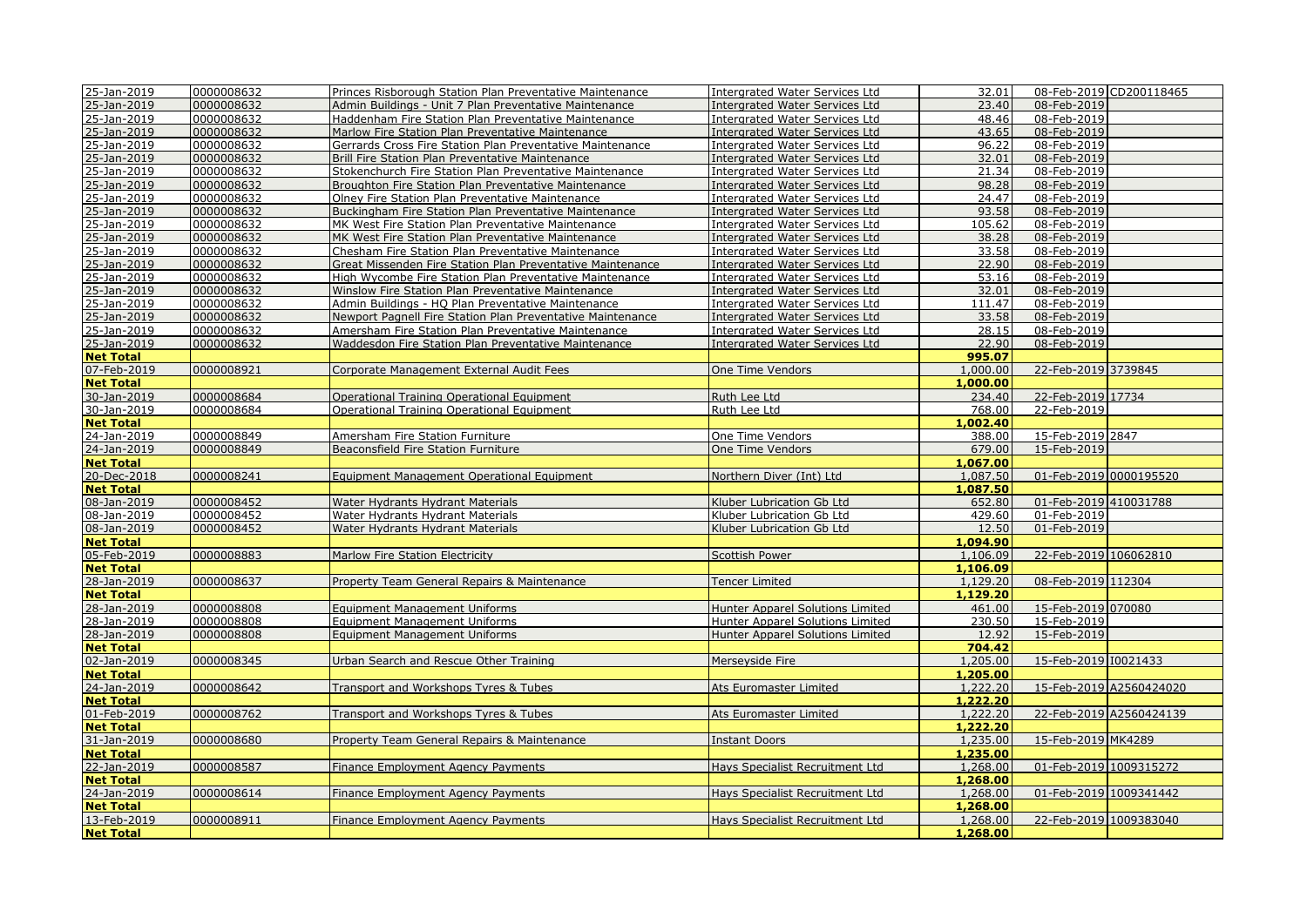| 13-Feb-2019              | 0000008912 | Finance Employment Agency Payments                         | Hays Specialist Recruitment Ltd   | 1,268.00 | 22-Feb-2019 1009361672 |                          |
|--------------------------|------------|------------------------------------------------------------|-----------------------------------|----------|------------------------|--------------------------|
| <b>Net Total</b>         |            |                                                            |                                   | 1,268,00 |                        |                          |
| 27-Sep-2018              | 0000008551 | Democratic Representation Legal Expenses                   | Bevan Britten                     | 1,452.00 | 01-Feb-2019 10032567   |                          |
| <b>Net Total</b>         |            |                                                            |                                   | 1,452.00 |                        |                          |
| 24-Jan-2019              | 0000008734 | Driving School Consultancy Fees                            | Garrad & Lamb Commercials Ltd     | 1,459.00 | 08-Feb-2019 538        |                          |
| <b>Net Total</b>         |            |                                                            |                                   | 1,459.00 |                        |                          |
| 30-Jan-2019              | 0000008671 | <b>ICT Photocopier Lease Costs</b>                         | Konica Minolta                    | 381.95   | 15-Feb-2019 1142334628 |                          |
| 30-Jan-2019              | 0000008671 | <b>ICT Photocopier Lease Costs</b>                         | Konica Minolta                    | 1,120.00 | 15-Feb-2019            |                          |
| <b>Net Total</b>         |            |                                                            |                                   | 1,501.95 |                        |                          |
| 01-Feb-2019              | 0000008741 | Admin Buildings - Aerial Sites Consultancy Fees            | Hub Telecoms Consultancy Ltd      | 1,650.00 | 08-Feb-2019 000129     |                          |
| <b>Net Total</b>         |            |                                                            |                                   | 1,650.00 |                        |                          |
| 31-Jan-2019              | 0000008689 | Property Team Cleaning Contract Services                   | Ever Brite Cleaning Services      | 1,666.70 | 15-Feb-2019 20985      |                          |
| <b>Net Total</b>         |            |                                                            |                                   | 1,666.70 |                        |                          |
| 29-Jan-2019              | 0000008690 | <b>ICT Computer Software</b>                               | Scania (Great Britain) Limited    | 563.10   | 22-Feb-2019 2469311    |                          |
| 29-Jan-2019              | 0000008690 | <b>ICT Computer Software</b>                               | Scania (Great Britain) Limited    | 563.11   | 22-Feb-2019            |                          |
| <b>Net Total</b>         |            |                                                            |                                   | 1,126.21 |                        |                          |
| 06-Feb-2019              | 0000008813 | Capital Purchase                                           | <b>XMA Ltd</b>                    | 1,708.84 | 22-Feb-2019 KP04027    |                          |
| <b>Net Total</b>         |            |                                                            |                                   | 1,708.84 |                        |                          |
| 05-Feb-2019              | 0000008885 | Admin Buildings - Unit 7 Electricity                       | <b>Scottish Power</b>             | 1,755.99 | 22-Feb-2019 106061557  |                          |
| <b>Net Total</b>         |            |                                                            |                                   | 1,755.99 |                        |                          |
| 01-Feb-2019              | 0000008847 | <b>ICT Main Communications</b>                             | Daisy Telecoms Ltd                | 202.96   | 15-Feb-2019 8713146    |                          |
| 01-Feb-2019              | 0000008847 | <b>ICT Main Communications</b>                             | Daisy Telecoms Ltd                | 1,758.50 | 15-Feb-2019            |                          |
| <b>Net Total</b>         |            |                                                            |                                   | 1,961.46 |                        |                          |
|                          | 0000008597 | Capital Purchase                                           | Oak Park Alarms Security Serv Ltd | 2,250.00 | 01-Feb-2019 75939      |                          |
| 22-Jan-2019<br>Net Total |            |                                                            |                                   | 2,250.00 |                        |                          |
| 22-Jan-2019              | 0000008591 | Democratic Representation Legal Expenses                   | Bevan Britten                     | 2,395.50 | 01-Feb-2019 10042110   |                          |
| <b>Net Total</b>         |            |                                                            |                                   | 2,395.50 |                        |                          |
| 29-Jan-2019              | 0000008677 | <b>Staff Development Staff Training Fees</b>               | The Fire Service College Limited  | 320.00   | 08-Feb-2019 815109     |                          |
| 29-Jan-2019              | 0000008677 | <b>Staff Development Staff Training Fees</b>               | The Fire Service College Limited  | 2,080.00 | 08-Feb-2019            |                          |
| <b>Net Total</b>         |            |                                                            |                                   | 2,400.00 |                        |                          |
| 11-Jan-2019              | 0000008409 | <b>ICT Consultancy Fees</b>                                | SureCloud Ltd                     | 1,250.00 | 15-Feb-2019 203787     |                          |
| <b>Net Total</b>         |            |                                                            |                                   | 1,250.00 |                        |                          |
| 21-Jan-2019              | 0000008611 | Broughton Fire Station Plan Preventative Maintenance       | Milton Keynes Council             | 332.40   |                        | 01-Feb-2019 425000355488 |
| 21-Jan-2019              | 0000008611 | Buckingham Fire Station Plan Preventative Maintenance      | Milton Keynes Council             | 631.92   | 01-Feb-2019            |                          |
| 21-Jan-2019              | 0000008611 | MK West Fire Station Plan Preventative Maintenance         | Milton Keynes Council             | 432.72   | 01-Feb-2019            |                          |
| 21-Jan-2019              | 0000008611 | Olney Fire Station Plan Preventative Maintenance           | Milton Keynes Council             | 332.40   | 01-Feb-2019            |                          |
| 21-Jan-2019              | 0000008611 | Newport Pagnell Fire Station Plan Preventative Maintenance | Milton Keynes Council             | 412.08   | 01-Feb-2019            |                          |
| <b>Net Total</b>         |            |                                                            |                                   | 2,141.52 |                        |                          |
| 29-Jan-2019              | 0000008746 | Property Team Cleaning Contract Services                   | <b>Antac Support Service</b>      | 2,666.03 | 15-Feb-2019 56075      |                          |
| <b>Net Total</b>         |            |                                                            |                                   | 2,666.03 |                        |                          |
| 10-Jan-2019              | 0000008485 | Transport and Workshops Tyres & Tubes                      | Ats Euromaster Limited            | 1,447.92 |                        | 01-Feb-2019 A2560423820  |
| 10-Jan-2019              | 0000008485 | Transport and Workshops Tyres & Tubes                      | Ats Euromaster Limited            | 1,222.20 | 01-Feb-2019            |                          |
| <b>Net Total</b>         |            |                                                            |                                   | 2,670.12 |                        |                          |
| 16-Jan-2019              | 0000008651 | Transport and Workshops Contracted Maintenance             | Lex Autolease Ltd                 | 553.08   |                        | 01-Feb-2019 MRI8094426   |
| 16-Jan-2019              | 0000008651 | Transport and Workshops Car Leasing                        | Lex Autolease Ltd                 | 2,484.77 | 01-Feb-2019            |                          |
| <b>Net Total</b>         |            |                                                            |                                   | 3,037.85 |                        |                          |
| 21-Jan-2019              | 0000008568 | <b>Staff Development Staff Training Fees</b>               | Phoenix Health & Safety           | 2,799.00 | 08-Feb-2019 62580      |                          |
| <b>Net Total</b>         |            |                                                            |                                   | 2,799.00 |                        |                          |
| 04-Feb-2019              | 0000008844 | Property Team Consultancy Fees                             | Oakleaf Technical Service Ltd     | 3,000.00 | 22-Feb-2019 3/0356     |                          |
| <b>Net Total</b>         |            |                                                            |                                   | 3,000.00 |                        |                          |
| 17-Jan-2019              | 0000008646 | Transport and Workshops Contracted Maintenance             | Lex Autolease Ltd                 | 342.54   | 01-Feb-2019 IRIN642153 |                          |
| 17-Jan-2019              | 0000008646 | Transport and Workshops Car Leasing                        | Lex Autolease Ltd                 | 3,132.76 | 01-Feb-2019            |                          |
| <b>Net Total</b>         |            |                                                            |                                   | 3,475.30 |                        |                          |
| 24-Jan-2019              | 0000008752 | Transport and Workshops Contracted Maintenance             | Lex Autolease Ltd                 | 342.54   | 08-Feb-2019 IRIN642983 |                          |
| 24-Jan-2019              | 0000008752 | Transport and Workshops Car Leasing                        |                                   | 3,132.76 | 08-Feb-2019            |                          |
| <b>Net Total</b>         |            |                                                            | Lex Autolease Ltd                 | 3,475.30 |                        |                          |
| 31-Jan-2019              |            |                                                            |                                   |          |                        |                          |
|                          | 0000008871 | Transport and Workshops Car Leasing                        | Lex Autolease Ltd                 | 3,132.76 | 15-Feb-2019 IRIN643904 |                          |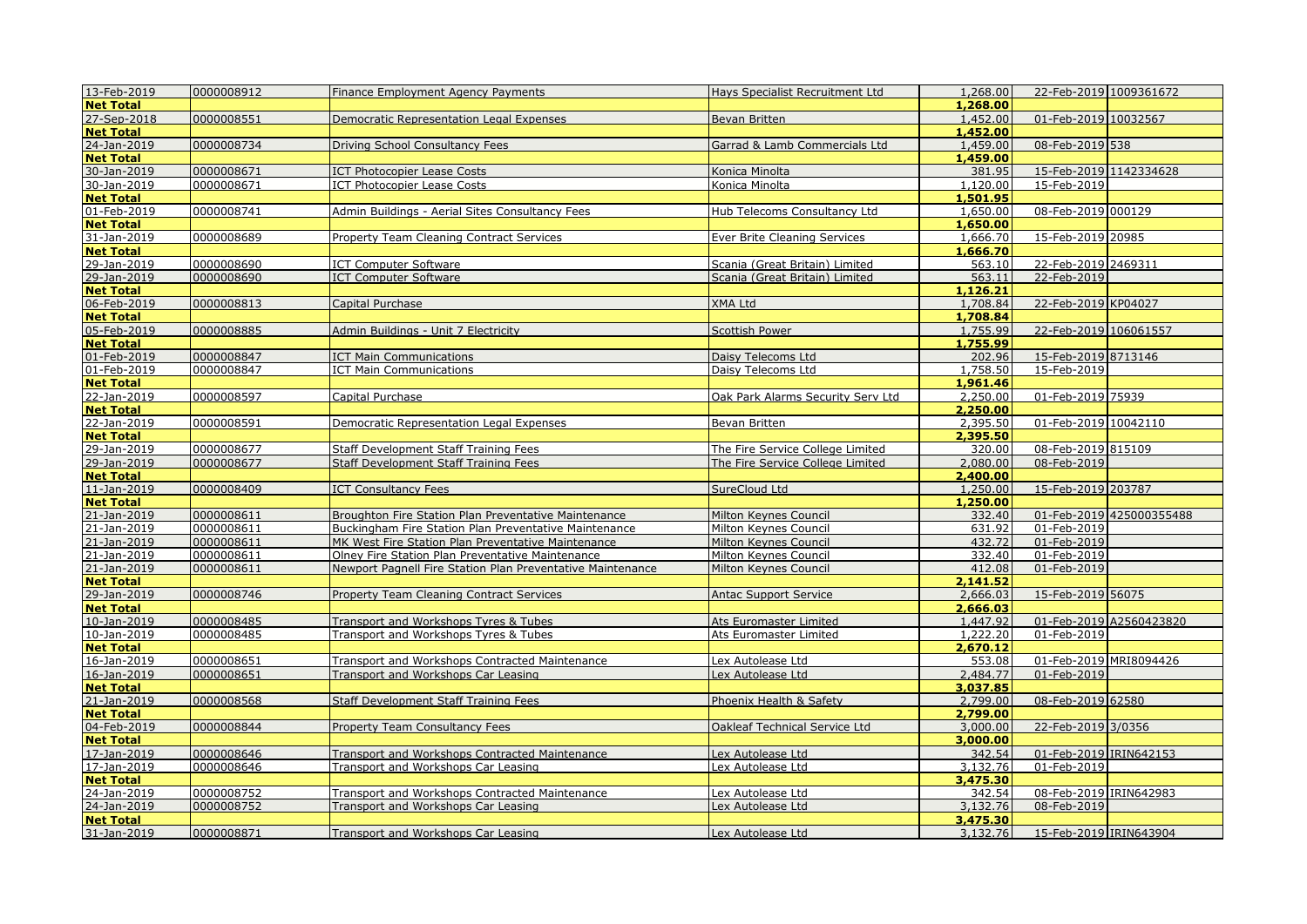| 31-Jan-2019                | 0000008871               | Transport and Workshops Contracted Maintenance            | Lex Autolease Ltd                 | 342.54           | 15-Feb-2019                |
|----------------------------|--------------------------|-----------------------------------------------------------|-----------------------------------|------------------|----------------------------|
| <b>Net Total</b>           |                          |                                                           |                                   | 3,475.30         |                            |
| 31-Dec-2018                | 0000008695               | Retirement Benefits Enhanced Pension Regular Pay          | <b>BCC Pension Fund</b>           | 3,262.11         | 15-Feb-2019 2220002715     |
| <b>Net Total</b>           |                          |                                                           |                                   | 3,262.11         |                            |
| 20-Jan-2019                | 0000008542               | Human Resources Consultancy Fees                          | Adrian R Thomas Ltd               | 3,375.00         | 01-Feb-2019 19001          |
| <b>Net Total</b>           |                          |                                                           |                                   | 3,375.00         |                            |
| 22-Jan-2019                | 0000008594               | Property Team General Repairs & Maintenance               | Oak Park Alarms Security Serv Ltd | 3,384,00         | 01-Feb-2019 75940          |
| <b>Net Total</b>           |                          |                                                           |                                   | 3,384.00         |                            |
| 05-Feb-2019                | 0000008884               | Admin Buildings - HQ Electricity                          | Scottish Power                    | 3,828.24         | 22-Feb-2019 106061764      |
| <b>Net Total</b>           |                          |                                                           |                                   | 3,828.24         |                            |
| 04-Jan-2019                | 0000008599               | Transport and Workshops Contracted Maintenance            | Lex Autolease Ltd                 | 658.42           | 15-Feb-2019 IRIN640484     |
| 04-Jan-2019                | 0000008599               | Transport and Workshops Car Leasing                       | Lex Autolease Ltd                 | 3,696.00         | 15-Feb-2019                |
| <b>Net Total</b>           |                          |                                                           |                                   | 4,354.42         |                            |
| 03-Feb-2019                | 0000008875               | <b>ICT Main Communications</b>                            | <b>EE Ltd</b>                     | 120.31           | 15-Feb-2019 01281683566    |
| 03-Feb-2019                | 0000008875               | <b>ICT Main Communications</b>                            | EE Ltd                            | 4,053.37         | 15-Feb-2019                |
| <b>Net Total</b>           |                          |                                                           |                                   | 4,173.68         |                            |
| 11-Jan-2019                | 0000008469               | Prevention Community Safety Charges                       | Fireangel Safety Technology Ltd   | 4,200.00         | 01-Feb-2019 1125831        |
| <b>Net Total</b>           |                          |                                                           |                                   | 4,200.00         |                            |
| 30-Jan-2019                | 0000008668               | <b>ESMCP Consultancy Fees</b>                             | Mott MacDonald Ltd                | 4,225.00         | 15-Feb-2019 IN00407148     |
| <b>Net Total</b>           |                          |                                                           |                                   | 4,225,00         |                            |
| 28-Jan-2019                | 0000008807               | Human Resources Occupational Health Nurse Sess            | M.K. Occupational Health          | 4,241.66         | 15-Feb-2019 90223B         |
| <b>Net Total</b>           |                          |                                                           |                                   | 4,241.66         |                            |
| 16-Jan-2019                | 0000008652               | Transport and Workshops Car Leasing                       | Lex Autolease Ltd                 | 4,163.81         | 01-Feb-2019 MRI8095992     |
| 16-Jan-2019                | 0000008652               | Transport and Workshops Contracted Maintenance            | Lex Autolease Ltd                 | 576.58           | 01-Feb-2019                |
| <b>Net Total</b>           |                          |                                                           |                                   | 4,740.39         |                            |
| 30-Jan-2019                | 0000008806               | Capital Purchase                                          | MK City Refurbishments Ltd        | 4,362.50         | 08-Feb-2019 3046           |
| <b>Net Total</b>           |                          |                                                           |                                   | 4,362.50         |                            |
| 28-Jan-2019                | 0000008655               | <b>Health and Safety Consultancy Fees</b>                 | Bureau Veritas Uk Ltd             | 4,655.00         | 22-Feb-2019 19000963       |
| <b>Net Total</b>           |                          |                                                           |                                   | 4,655.00         |                            |
| 21-Jan-2019                | 0000008584               | Response Support Computer Software                        | <b>KB Tech Ltd</b>                | 1,400.00         | 08-Feb-2019 3292           |
| 21-Jan-2019                | 0000008584               | Response Support Computer Software                        | <b>KB Tech Ltd</b>                | 3,500.00         | 08-Feb-2019                |
| <b>Net Total</b>           |                          |                                                           |                                   | 4,900.00         |                            |
| 30-Nov-2018                | 0000008595               | Health and Safety Subs Professional/Nat Bodies            | <b>IHS Global Ltd</b>             | 5,764.93         | 01-Feb-2019 90723264       |
| <b>Net Total</b>           |                          |                                                           |                                   | 5,764.93         |                            |
| 06-Feb-2019                | 0000008816               | <b>ICT Computer Software</b>                              | Cadcorp                           | 1,929.00         | 22-Feb-2019 SV0027945      |
| 06-Feb-2019                | 0000008816               | <b>ICT Computer Software</b>                              | Cadcorp                           | 2.236.00         | 22-Feb-2019                |
| 06-Feb-2019                | 0000008816               | <b>ICT Computer Software</b>                              | Cadcorp                           | 1,648.00         | 22-Feb-2019                |
| <b>Net Total</b>           |                          |                                                           |                                   | 5,813.00         |                            |
| 31-Jan-2019                | 0000008756               | Equipment Management Operational Equipment                | Heightec                          | 5,858.47         | 15-Feb-2019 66410          |
| <b>Net Total</b>           |                          |                                                           |                                   | 5,858.47         |                            |
| 18-Jan-2019                | 0000008649               | Corporate Management External Audit Fees                  | Ernst & Young Llp                 | 6,041.00         | 01-Feb-2019 GB10100162789  |
| <b>Net Total</b>           |                          |                                                           |                                   | 6,041.00         |                            |
| 08-Feb-2019                | 0000008880               | Payroll Control Account Childcare Vouchers                | Sodexo P&MM Ltd Childcare Plus    | 6,109.06         | 15-Feb-2019 3523524        |
| <b>Net Total</b>           |                          |                                                           |                                   | 6,109.06         |                            |
| 04-Feb-2019                | 0000008732               | <b>ICT Computer Software</b>                              | Insight Direct (Uk) Ltd           | 6,432.45         | 22-Feb-2019 4239347        |
| <b>Net Total</b>           |                          |                                                           |                                   | 6,432.45         |                            |
| 21-Dec-2018                | 0000008879               | <b>BASI Project Computer Software</b>                     | FireServiceRota B.V.              | 2,936.50         | 15-Feb-2019 201800029      |
| 21-Dec-2018                | 0000008879               | <b>BASI Project Computer Software</b>                     | FireServiceRota B.V.              | 2,143.00         | 15-Feb-2019                |
| 21-Dec-2018                | 0000008879               | <b>BASI Project Computer Software</b>                     | FireServiceRota B.V.              | 1,469.50         | 15-Feb-2019                |
| <b>Net Total</b>           |                          |                                                           |                                   | 6,549.00         |                            |
| 08-Jan-2019                | 0000008758               | MK West Fire Station Gas                                  | Gazprom Energy                    | 1,789.38         | 08-Feb-2019 INV00194793    |
| 08-Jan-2019                | 0000008758               | Marlow Fire Station Gas                                   | Gazprom Energy                    | 483.89           | 08-Feb-2019                |
| 08-Jan-2019                | 0000008758               | Stokenchurch Fire Station Gas                             | Gazprom Energy                    | 207.81<br>289.71 | 08-Feb-2019                |
| 08-Jan-2019                | 0000008758               | Chesham Fire Station Gas                                  | <b>Gazprom Energy</b>             | 1.313.54         | 08-Feb-2019                |
| 08-Jan-2019<br>08-Jan-2019 | 0000008758<br>0000008758 | Admin Buildings - HQ Gas<br>High Wycombe Fire Station Gas | Gazprom Energy                    | 781.56           | 08-Feb-2019<br>08-Feb-2019 |
| 08-Jan-2019                | 0000008758               | Amersham Fire Station Gas                                 | Gazprom Energy<br>Gazprom Energy  | 177.48           | 08-Feb-2019                |
|                            |                          |                                                           |                                   |                  |                            |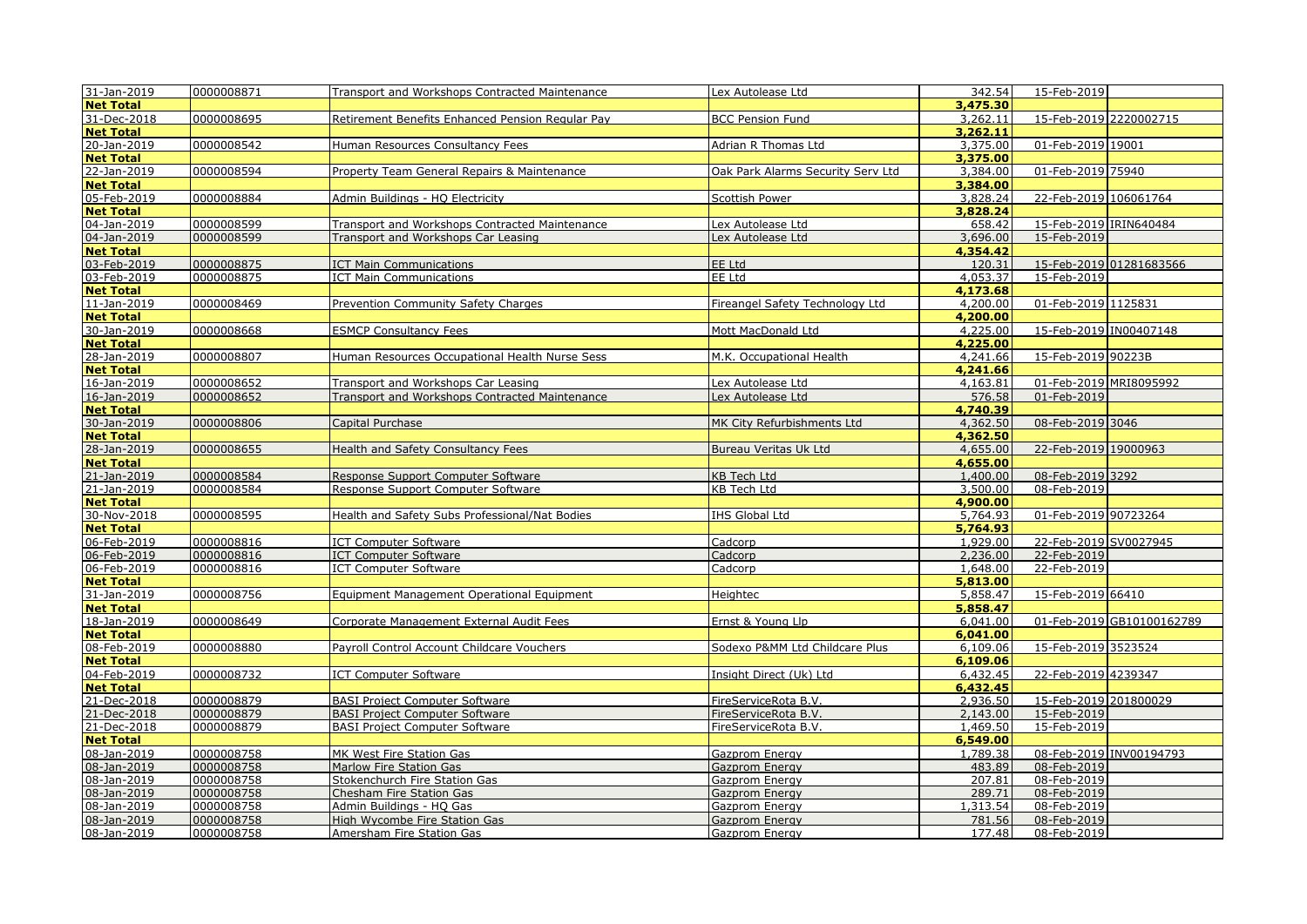| 08-Jan-2019      | 0000008758 | Newport Pagnell Fire Station Gas                | <b>Gazprom Energy</b>              | 201.38    | 08-Feb-2019           |                          |
|------------------|------------|-------------------------------------------------|------------------------------------|-----------|-----------------------|--------------------------|
| 08-Jan-2019      | 0000008758 | Gerrards Cross Fire Station Gas                 | Gazprom Energy                     | 397.48    | 08-Feb-2019           |                          |
| 08-Jan-2019      | 0000008758 | Waddesdon Fire Station Gas                      | Gazprom Energy                     | 79.78     | 08-Feb-2019           |                          |
| 08-Jan-2019      | 0000008758 | Beaconsfield Fire Station Gas                   | <b>Gazprom Energy</b>              | 430.07    | 08-Feb-2019           |                          |
| 08-Jan-2019      | 0000008758 | Broughton Fire Station Gas                      | Gazprom Energy                     | 384.78    | 08-Feb-2019           |                          |
| 08-Jan-2019      | 0000008758 | Buckingham Fire Station Gas                     | Gazprom Energy                     | 412.14    | 08-Feb-2019           |                          |
| 08-Jan-2019      | 0000008758 | Haddenham Fire Station Gas                      | Gazprom Energy                     | 310.82    | 08-Feb-2019           |                          |
| 08-Jan-2019      | 0000008758 | <b>Olney Fire Station Gas</b>                   | Gazprom Energy                     | 168.71    | 08-Feb-2019           |                          |
| 08-Jan-2019      | 0000008758 | Great Missenden Fire Station Gas                | Gazprom Energy                     | 179.80    | 08-Feb-2019           |                          |
| 08-Jan-2019      | 0000008758 | Winslow Fire Station Gas                        | Gazprom Energy                     | 65.20     | 08-Feb-2019           |                          |
| <b>Net Total</b> |            |                                                 |                                    | 7,673.53  |                       |                          |
| 31-Jan-2019      | 0000008711 | Human Resources Recruitment Expenses            | Global Radio Services Ltd          | 4,803.69  | 15-Feb-2019 1175569   |                          |
| 31-Jan-2019      | 0000008711 | Human Resources Recruitment Expenses            | Global Radio Services Ltd          | 3,000.00  | 15-Feb-2019           |                          |
| <b>Net Total</b> |            |                                                 |                                    | 7,803.69  |                       |                          |
| 07-Feb-2019      | 0000008820 | <b>ESMCP Agency Services</b>                    | ISLE OF WIGHT FIRE                 | 8,543.17  | 22-Feb-2019 9515600/0 |                          |
| <b>Net Total</b> |            |                                                 |                                    | 8,543.17  |                       |                          |
| 02-Jan-2019      | 0000008344 | Urban Search and Rescue Other Training          | Merseyside Fire                    | 9,220.00  | 08-Feb-2019 I0021432  |                          |
| <b>Net Total</b> |            |                                                 |                                    | 9,220.00  |                       |                          |
| 13-Feb-2019      | 0000008987 | Great Missenden Fire Station Electricity        | Scottish Hydro Elec (Was Sse)      | 267.56    |                       | 22-Feb-2019 BMKFA-JAN19  |
| 13-Feb-2019      | 0000008987 | Princes Risborough Station Electricity          | Scottish Hydro Elec (Was Sse)      | 301.00    | 22-Feb-2019           |                          |
| 13-Feb-2019      | 0000008987 | <b>Brill Fire Station Electricity</b>           | Scottish Hydro Elec (Was Sse)      | 307.01    | 22-Feb-2019           |                          |
| 13-Feb-2019      | 0000008987 | <b>Broughton Fire Station Electricity</b>       | Scottish Hydro Elec (Was Sse)      | 1,039.70  | 22-Feb-2019           |                          |
| 13-Feb-2019      | 0000008987 | High Wycombe Fire Station Electricity           | Scottish Hydro Elec (Was Sse)      | 1,098.71  | 22-Feb-2019           |                          |
| 13-Feb-2019      | 0000008987 | <b>Haddenham Fire Station Electricity</b>       | Scottish Hydro Elec (Was Sse)      | 241.37    | 22-Feb-2019           |                          |
| 13-Feb-2019      | 0000008987 | <b>Buckingham Fire Station Electricity</b>      | Scottish Hydro Elec (Was Sse)      | 713.45    | 22-Feb-2019           |                          |
| 13-Feb-2019      | 0000008987 | Gerrards Cross Fire Station Electricity         | Scottish Hydro Elec (Was Sse)      | 839.21    | 22-Feb-2019           |                          |
| 13-Feb-2019      | 0000008987 | MK West Fire Station Electricity                | Scottish Hydro Elec (Was Sse)      | 2,367.87  | 22-Feb-2019           |                          |
| 13-Feb-2019      | 0000008987 | Chesham Fire Station Electricity                | Scottish Hydro Elec (Was Sse)      | 580.12    | 22-Feb-2019           |                          |
| 13-Feb-2019      | 0000008987 | Amersham Fire Station Electricity               | Scottish Hydro Elec (Was Sse)      | 426.92    | 22-Feb-2019           |                          |
| 13-Feb-2019      | 0000008987 | <b>Olney Fire Station Electricity</b>           | Scottish Hydro Elec (Was Sse)      | 2,761.52  | 22-Feb-2019           |                          |
| 13-Feb-2019      | 0000008987 | Beaconsfield Fire Station Electricity           | Scottish Hydro Elec (Was Sse)      | 636.87    | 22-Feb-2019           |                          |
| <b>Net Total</b> |            |                                                 |                                    | 11,581.31 |                       |                          |
| 05-Feb-2019      | 0000008768 | <b>ESMCP Agency Services</b>                    | Hampshire Fire & Rescue Service    | 16,851.76 |                       | 15-Feb-2019 3630007657   |
| <b>Net Total</b> |            |                                                 |                                    | 16,851.76 |                       |                          |
| 28-Jan-2019      | 0000008654 | Equipment Management PPE Repairs                | Bristol Uniform Limited (Care A/C) | 16,928.00 | 15-Feb-2019 490040    |                          |
| <b>Net Total</b> |            |                                                 |                                    | 16,928.00 |                       |                          |
| 31-Jan-2019      | 0000008682 | Capital Purchase                                | <b>XMA Ltd</b>                     | 915.90    | 15-Feb-2019 K091123   |                          |
| 31-Jan-2019      | 0000008682 | Capital Purchase                                | <b>XMA Ltd</b>                     | 1,740.15  | 15-Feb-2019           |                          |
| 31-Jan-2019      | 0000008682 | <b>Capital Purchase</b>                         | <b>XMA Ltd</b>                     | 14,707.95 | 15-Feb-2019           |                          |
| <b>Net Total</b> |            |                                                 |                                    | 17,364.00 |                       |                          |
| 30-Jan-2019      | 0000008676 | Payroll Control Account Payroll Control Account | <b>BCC Pension Fund</b>            | 19,538.50 |                       | 15-Feb-2019 LGPSEESJAN19 |
| <b>Net Total</b> |            |                                                 |                                    | 19,538.50 |                       |                          |
| 06-Dec-2018      | 0000008635 | <b>ICT Main Communications</b>                  | Updata Infrastructure Uk           | 20,799.32 |                       | 01-Feb-2019 6092014460   |
| <b>Net Total</b> |            |                                                 |                                    | 20,799.32 |                       |                          |
| 16-Jan-2019      | 0000008518 | Capital Purchase                                | Newport Pagnell Construction Ltd   | 20,893.72 | 01-Feb-2019 W9036     |                          |
| <b>Net Total</b> |            |                                                 |                                    | 20,893.72 |                       |                          |
| 01-Feb-2019      | 0000008898 | <b>ICT Computer Software</b>                    | <b>Aligned Assets Limited</b>      | 319.24    | 15-Feb-2019 INV2424   |                          |
| 01-Feb-2019      | 0000008898 | <b>ICT Computer Software</b>                    | <b>Aligned Assets Limited</b>      | 8,000.00  | 15-Feb-2019           |                          |
| 01-Feb-2019      | 0000008898 | <b>ICT Computer Software</b>                    | Aligned Assets Limited             | 1,914.20  | 15-Feb-2019           |                          |
| 01-Feb-2019      | 0000008898 | <b>ICT Computer Software</b>                    | Aligned Assets Limited             | 957.09    | 15-Feb-2019           |                          |
| 01-Feb-2019      | 0000008898 | <b>ICT Computer Software</b>                    | <b>Aligned Assets Limited</b>      | 638.49    | 15-Feb-2019           |                          |
| 01-Feb-2019      | 0000008898 | ICT Computer Software                           | Aligned Assets Limited             | 4,255.54  | 15-Feb-2019           |                          |
| 01-Feb-2019      | 0000008898 | <b>ICT Computer Software</b>                    | Aligned Assets Limited             | 6,383.85  | 15-Feb-2019           |                          |
| <b>Net Total</b> |            |                                                 |                                    | 22,468.41 |                       |                          |
| 24-Jan-2019      | 0000008917 | <b>ICT Firelink</b>                             | Home Office                        | 29,140.00 | 22-Feb-2019 2503407   |                          |
| <b>Net Total</b> |            |                                                 |                                    | 29,140.00 |                       |                          |
| 07-Jan-2019      | 0000008878 | <b>ICT Computer Software</b>                    | FireServiceRota B.V.               | 34,243.04 | 15-Feb-2019 201900003 |                          |